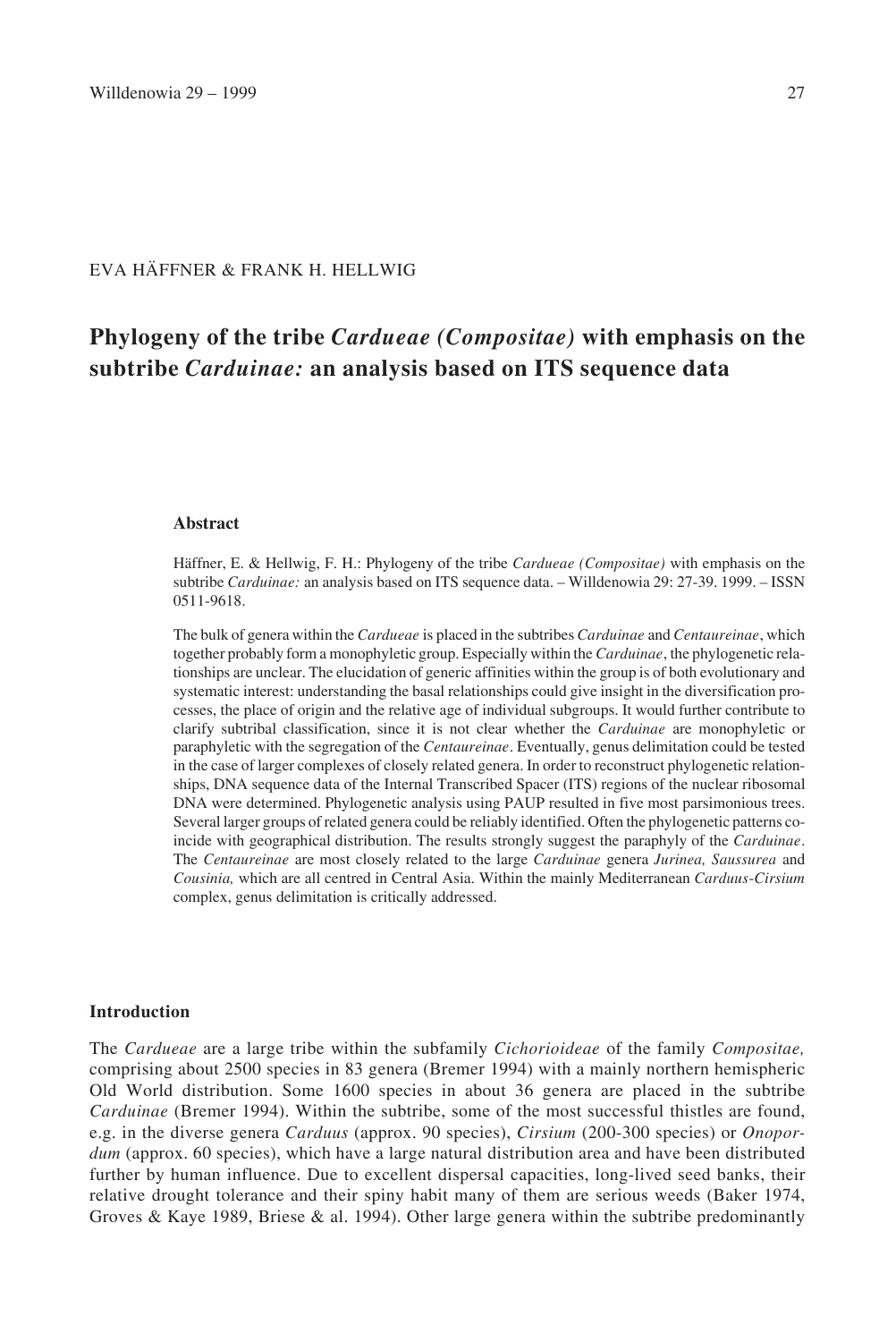occur in mountain areas and often show high degrees of endemism, like *Cousinia* (approx. 700 species), *Saussurea* (approx. 400 species) or *Jurinea* (approx. 200 species) (Il'in 1962, Rechinger 1972, Lipsic 1979, Knapp 1987). Most genera within the *Carduinae,* however, are small, 22 containing less than five species, 13 of them being monotypic.

The *Cardueae* are traditionally subdivided into the four subtribes *Echinopinae, Carlininae, Carduinae* and *Centaureinae* (Bentham 1873, Hoffmann 1890-94). This classification goes back to Cassini (1819), who treated the respective groups as separate tribes, emphasizing the close relationship of the latter two. The smaller subtribes *Echinopinae* and *Carlininae* are regarded as basal within the *Cardueae,* whereas the *Carduinae* and *Centaureinae* together probably constitute a more advanced monophyletic group (Bremer 1994, Susanna & al. 1995, Petit 1997). The subdivision of this large group into *Carduinae* and *Centaureinae* is not entirely satisfactory. While there is hardly any doubt about the monophyly of the *Centaureinae* (Susanna & al. 1995, Hellwig 1996), the *Carduinae* are most likely a paraphyletic assemblage. The phylogenetic relationships between the genera are unclear and the immediate sister group of the *Centaureinae* is unknown. Dittrich (1970, 1977) has proposed a subdivision of the *Carduinae* into four groups based on carpological characters. This classification is, however, not phylogenetic and some of the groups are certainly artificial (Bremer 1994, Häffner unpubl.). The conclusions of previous phylogenetic studies of the *Cardueae* (Bremer 1994, Petit 1997) are in parts contradictory, and the reliability of the postulated relationships especially within the *Carduinae* is not very high. Furthermore, there are several genera especially from Central or E Asia which have not been included in the respective analyses but may play a key role in the evolution of the group. A better understanding of the diversification processes within the *Carduinae*+*Centaureinae* is therefore needed.

An additional problem concerns generic delimitations and the monophyly of some of the larger genera within the *Carduinae*. Many complexes within this group consist of one large genus and several smaller satellite genera, which are closely related to the respective large genus but differ conspicuously in one or another character (Häffner unpubl.). A special case is the *Carduus*-*Cirsium* group, because this complex consists of two closely related large genera and some smaller ones. It is not clear whether *Carduus* and *Cirsium* are sister groups or whether at least one of them is paraphyletic or even polyphyletic. Their separation is mainly based on a single character (scabrous or plumose pappus bristles respectively, e.g. Bentham 1873) and is often regarded as artificial (e.g. Bremer 1994).

In the present study, the following questions are addressed by the reconstruction of the phylogenetic relationships within the *Carduinae:*

- How can the early diversification processes of the *Carduinae*+*Centaureinae* be characterised and which are the most basal representatives within this group?
- How are the different genera of the *Carduinae* phylogenetically related?
- Are the *Carduinae* paraphyletic, and if so, what is the sister group of the *Centaureinae?*
- Are the large and closely related genera *Carduus* and *Cirsium* monophyletic?

The reconstruction of the phylogenetic relationships is based on DNA sequence data of the Internal Transcribed Spacer (ITS) regions. The ITS regions are located in the nuclear ribosomal DNA (ITS 1 between 18S and 5.8S rDNA, ITS 2 between 5.8S and 26S rDNA). They show sufficient variation to be informative on the lower taxonomic levels, but contain enough more constrained regions to allow unambiguous alignment in most cases (Baldwin & al. 1995). Within the *Centaureinae,* the ITS region has proved to be a useful source of characters for phylogenetic reconstruction (Susanna & al. 1995, Hellwig 1996) and is therefore applied in the present study to resolve phylogenetic relationships around and within the *Carduinae*.

#### **Material and methods**

#### **Plant material**

DNA was extracted from herbarium specimens or from dried leaf material from plants collected in the wild or raised in the botanical gardens of Göttingen and Berlin from seed material col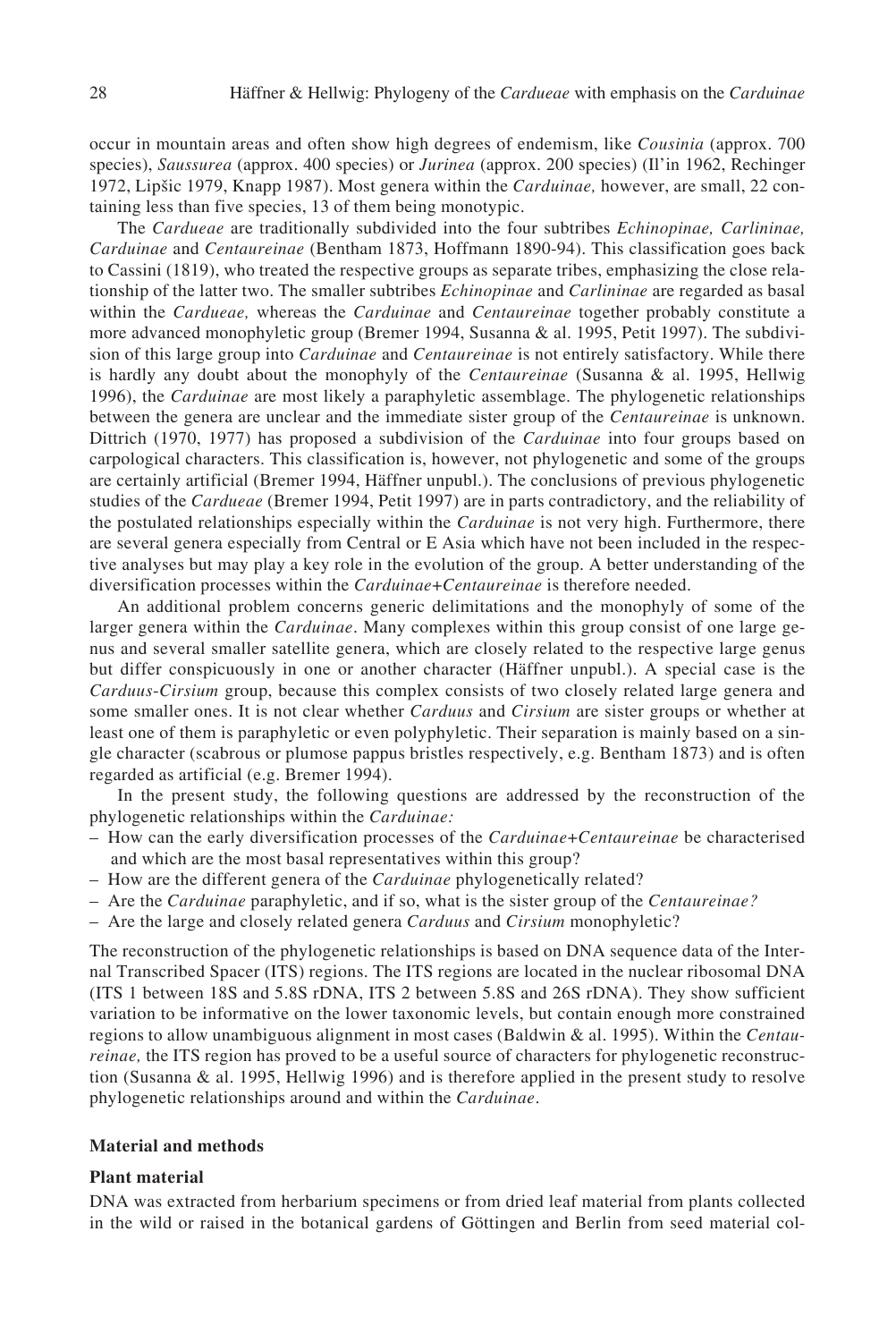lected in the field or obtained from the seed exchange. Plants from the seed exchange were only used when they could be reliably determined. Vouchers of the investigated plants are deposited in the herbaria of Berlin (B), Göttingen (GOET) and Jena (JE). A list of the investigated material is given in Tab. 1.

- Tab. 1. Investigated species and voucher information.
- *Alfredia cernua* (L.) Cass. Seed exchange BG Halle, cult. in BG Berlin, Acc. No. 092-98- 97-70, 7.1998, *Häffner* (B).
- *Ancathia igniaria* (Spreng.) DC. Russia, Tuva, okr. g. Kyzyl, zalez', 6.6.1986, *Zdanova & Saulo* (B).
- *Berardia subacaulis* Vill. France, Dpt. Hautes Alpes, N Gap, am Weg zum Col de Gleize, Felsspalten, c. 2130 m, 12.8.1995, *Ochsmann 95652 & Dreyer* (herb. Ochsmann).
- *Carduus acanthoides* L. Germany, Berlin, Schönholz, ehem. Grenzstreifen, Brache, Sandboden, 26.7.1996, *Häffner 7* (B).
- *Carduus crispus* L. Finland, Uusimaa, Helsinki, Toukola, Arabianranta, wasteland, edge of ditch, 17.9.1995, *Hiltunen 14*, seed exchange BG Helsinki, cult. in BG Berlin, Acc. No. 128-07-96-10, 18.6.1997, *Häffner* (B).
- *Carduus defloratus* L. Italy, Alpi Carniche, Croce di Cormelico, seed exchange BG Uppsala, cult. in BG Berlin, Acc. No. 130-02-96-10, 16.6.1997, *Häffner* (B).
- *Carduus leptacanthus* Fresen. Ethiopia, Menagesha State Forest, located on an extinct volcano about 30 km SW of Addis Ababa between 38°32' & 38°56'E, 8°56' & 9°00'N, 2720 m, 18.3.1998, *Sukopp* (UBT).
- *Carduus nutans* L. Germany, Hessen, Kreis Gießen, zw. Holzheim und Pohlheim, 15.7.1994, *Kuschel*, seed exchange BG Hamburg, cult. in BG Berlin, Acc. No. 120-06-96-10, 18.6.1997, *Häffner* (B).
- *Carlina vulgaris* L. Germany, Göttingen, Neuer Botanischer Garten, 6.1993, *Hellwig* (GOET).
- *Cirsium ciliatum* (Murr.) M. Bieb. Russia, Kaukasus, Klin-Jar, c. 4 km NW Kislovodsk, Weide, 1996, *Reinhold* (B).
- *Cirsium eriophorum* (L.) Scop. Italy, Aymavilles, Ozein 1900 m, seed exchange BG Cogne, cult. in BG Berlin, Acc. No. 169-02-96-10, 15.7.1997, *Häffner* (B).
- *Cirsium texanum* Buckl. USA, Texas, Austin, 11.1993, *Hellwig* (GOET).
- *Cirsium tuberosum* (L.) All. France, Elsaß-Lothringen, bei Marckolsheim, 28.6.1994, *Kuschel*, seed exchange BG Hamburg, cult. in BG Berlin, Acc. No. 120-11-96-10, 4.9.1996, *Häffner* (B).
- *Cousinia hystrix* C. A. Mey. Cult. in BG Berlin, Acc. No. 92-99-97-70, 26.6.1998, *Häffner* (B) *Echinops exaltatus* Schrad. – DNA provided by R. K. Jansen, Austin,Texas, U.S.A.
- *Jurinea macrocephala* DC. Turkey, Vil. Nidge, road to Alihoca, 1350 m, 14.8.1994, *Hellwig & Kaya* (GOET).
- *Jurinea mollis* (L.) Reichenb. Österreich, Bisamberg bei Wien, Hang oberhalb Langenzersdorf, 24.6.1956, *Wagenitz 3018* (GOET).
- *Klasea radiata* (Waldst. & Kit.) Á.& D. Löve [≡ *Serratula radiata* (Waldst. & Kit.) M. Bieb.] – Ex sem. BG Cluj, No. 516 cult. in BG Göttingen, 6.1993, *Hellwig* (GOET).
- *Lamyropsis cynaroides* (Lam.) Dittrich Greece, Kreta, Nomos Lasithiou, Eparchia Sitia, Kato-Zaleros-Schlucht, 35°06'07''N, 26°14'20''E, 65-70 m, Geröllpediment, 15.7.1997, *Böhling 6720*, cult. in BG Berlin, Acc. No. 086-05-98-10 (B), 10.6.1999, *Häffner* (B).
- *Notobasis syriaca* (L.) Cass. Seed exchange BG Dijon, cult. in BG Berlin, Acc. No. 158-07- 96-70, 1.8.1996, *Häffner* (B).
- *Olgaea pectinata* Iljin Kazachstan, Aksu-Dzabagliskij zapovednik, kamenistyj juznyj sklon protiv ust'ja r, M. Kaindy, 17.8.1954, *Sreter* (B).
- *Onopordum boissieri* Willk. Cult. in BG Göttingen ex sem.: Türkei, Side, Strand und Ruderalflächen, 30.5.1991, *Ochsmann* (GOET).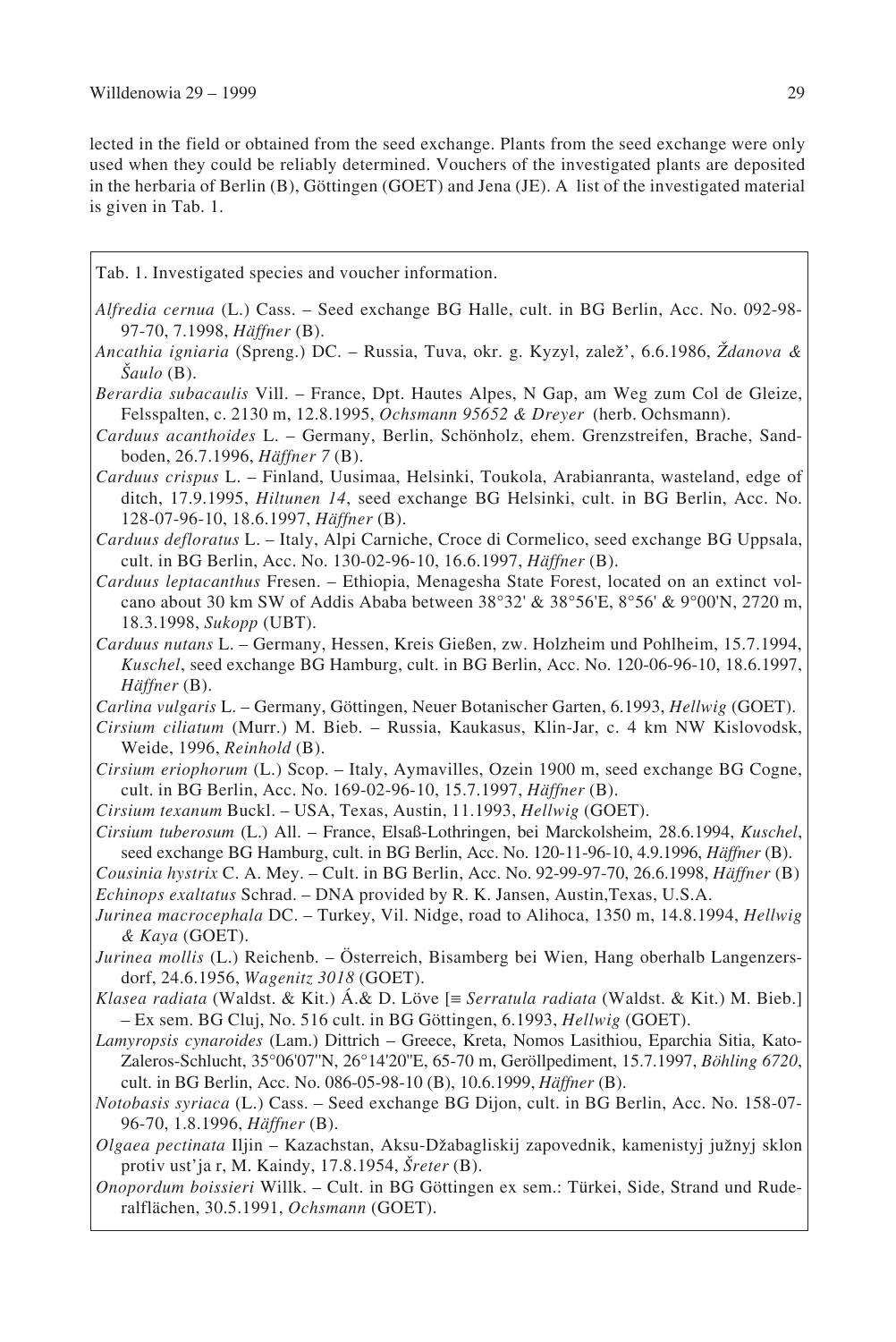## Tab. 1 continued

*Ptilostemon afer* (Jacq.) Greuter – Seed exchange BG Krefeld, cult. in BG Berlin, Acc. No. 155-02-96-70, 1.7.1997, *Häffner* (B).

*Saussurea riederi* Herder – Japan, Hokkaido seed exchange BG Uppsala, cult. in BG Göttingen, 6.1993, *Hellwig* (GOET).

*Serratula coronata* L. – Cult. in BG Göttingen, 7.1994, *Hellwig* (GOET).

*Stephanochilus omphalodes* (L.) Maire – Algerien, Wilaya Bechar, Montagnes du Zeramra, E-Abfall der Berge 19 km SW Zeramra ('Kheneg et Tlaia'), c. 55 km WSW Beni Abbes, Felsen und sandiges Oued, 500 m, 1.4.1980, *Podlech 33680* (M).

*Stemmacantha rhapontica* (L.) Dittrich – Cult. in BG Göttingen, 6.1993, *Hellwig* (GOET).

*Synurus deltoides* (Aiton) Nakai – Russia, Nertschinsk, in Bergthälern und schattigen, buschigen Schluchten, 1189, *Karo, Pl. Dahuricae 84a* (GOET).

*Tyrimnus leucographus* Cass. – Seed exchange BG Dijon, cult. in BG Berlin, Acc. No. 158- 09-96-70, 5.8.1996, *Häffner* (B).

A selection of species representing all major groups in the *Carduinae* was investigated. Special attention was paid to the representation of formerly poorly investigated taxa of uncertain position such as *Alfredia*, *Ancathia* and *Olgaea*.

*Berardia subacaulis* as a member of unknown subtribal assignment was included. The genus *Synurus,* which has been regarded until recently as a member of the *Centaureinae* (e.g. Bremer 1994), was represented because in the analysis of Hellwig (1996) it proved to be a member of the *Carduinae*.

Smaller genera within the *Carduinae,* which are unambiguously attributable to a certain group of genera on the grounds of morphological characters (Häffner unpubl.), were not regarded except for the representatives of the *Carduus*-*Cirsium* group. Within this group, species of the small genera *Galactites*, *Notobasis* and *Tyrimnus* were investigated. From the genera *Carduus* and *Cirsium,* potentially distant species were chosen. From *Cirsium,* two members of *C.* sect. *Epitrachys* DC. *(C. eriophorum* and *C. ciliatum),* one representative of *C.* sect. *Cirsium (C. tuberosum)* and one New World species *(C. texanum)* were included. *C. texanum,* like many New World species of *Cirsium,* is characterised by aneuploid reductions in chromosome numbers as compared to the Old World species (Ownbey & Olson 1969). From *Carduus,* the European species *C. defloratus, C. crispus* and *C. nutans* were selected, all belonging to *C.* subg. *Carduus,* and, as a member of *C.* subg. *Afrocarduus* Kazmi, *C. leptacanthus* was included.

In order to represent the *Centaureinae,* species of the genera *Serratula, Klasea* and *Stemmacantha* were included. All three genera are regarded as basal within the subtribe (Susanna & al. 1995, Hellwig 1996, Wagenitz & Hellwig 1996). *Stephanochilus omphalodes* represents the more advanced groups of the *Centaureinae* with derived pollen types (Wagenitz 1955, Wagenitz & Hellwig 1996).

As outgroups, *Carlina* and *Xeranthemum* from the *Carlininae,* and *Echinops* as a member of the *Echinopinae* were included in the analysis.

All sequences were determined in the laboratory of the second author except for the following: *Arctium lappa* (EMBL Acc. No. L35888), *Cynara humilis* (EMBL Acc. No. L35875), and *Galactites duriaei* (EMBL Acc. No. 35860).

## **DNA extraction, amplification and sequencing**

Total cell DNA was extracted from leaf tissue following the protocol given in Hellwig & al. (1999). Likewise, the amplification of ITS 1 and 2 and subsequent purification of the amplification products were performed using the protocol given in Hellwig & al. (1999).

Cycle-sequencing was performed following the instructions in the "sequence brochure", Version 3 of MWG-Biotech (Anonymus 1997). The products of sequencing were separated and de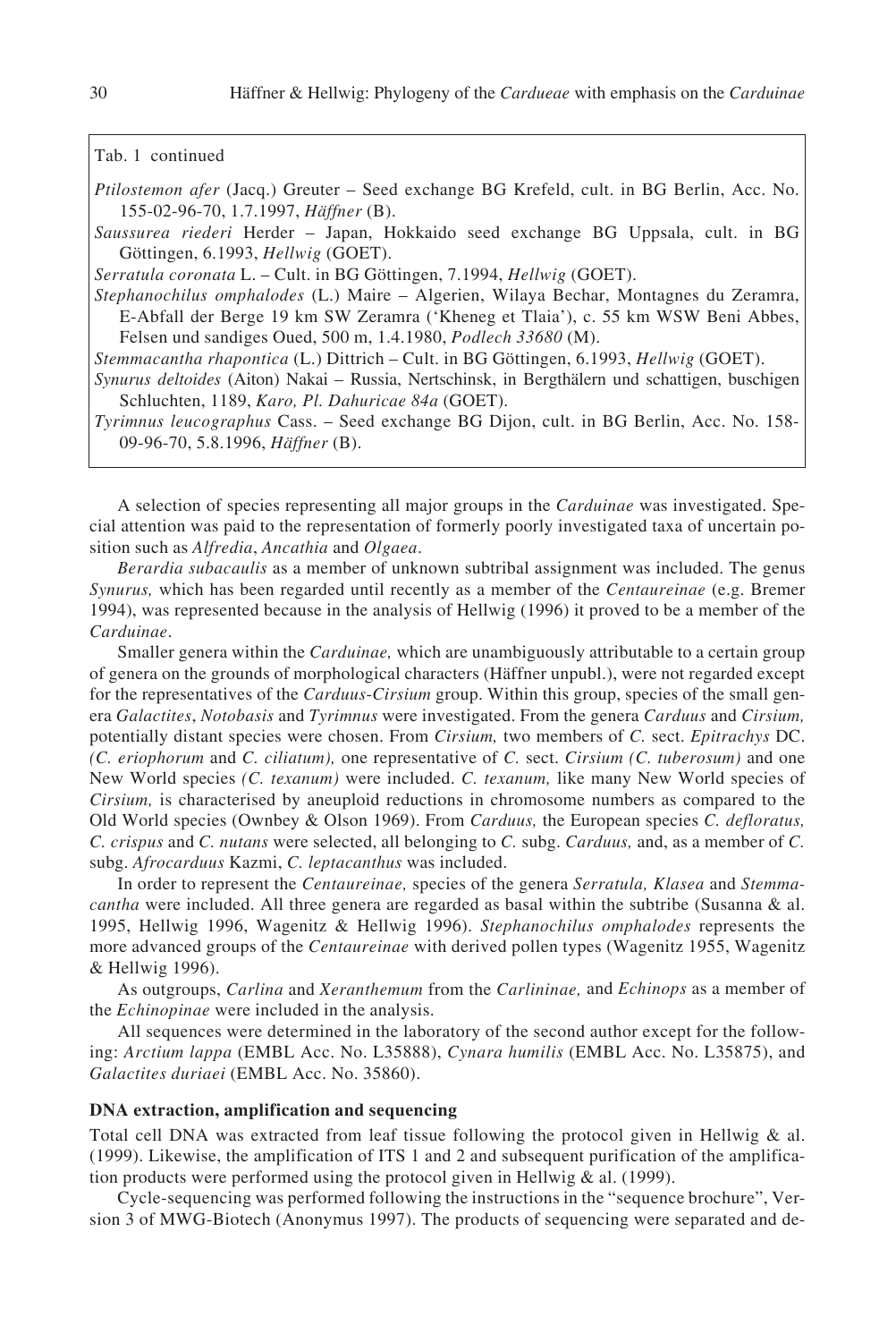tected in a LI-COR DNA-sequencer 4000 L. Primers 2 and 4 were labelled with IRD 700 and Primers 1 and 3 with IRD 41. For primer information see Hellwig & al. (1999).

## **Sequence alignment**

Multiple sequence alignment was done using the program CLUSTAL W (Thompson  $\&$  al. 1994) to homologise the bases of the sequences. The result was corrected by hand. The alignment is given in the data matrix (characters 1-503), see http://www.bgbm.fu-berlin.de/bgbm/library/publikat/willd29/haeffner&hellwig.htm.

## **Phylogenetic analysis**

The data matrix was phylogenetically analysed using PAUP\*, version 4.0b2 (Swofford 1999) on a Macintosh PowerPC. In order to find the most parsimonious trees, we performed a heuristic search with 100 random addition sequences of taxa input, and applying the TBR-option as a swapping algorithm with the MULPARS option and the steepest descent options in effect.

Gaps were treated as missing data but were coded as binary characters and included in the analysis (characters 504-549 in data matrix). All characters were weighted equally. In order to estimate the reliability of the resulting branching patterns in the trees, a bootstrap analysis with 1000 replicates and a decay analysis were performed. For the latter we used the program Auto-decay, version 3.0 (Eriksson & Wikström 1995).

## **Results**

## **ITS sequence data**

ITS 1 and ITS 2 of all taxa except *Alfredia cernua* were sequenced successfully and could be included in the cladistic analysis. For *Alfredia cernua,* only ITS 1 could be obtained. There is a large deletion of 46 bp in ITS 1 of *Carlina vulgaris* (Hellwig 1996), but the ingroup taxa differ by very few major insertion/deletion events. The remarkable exception is a 4+2 bp deletion in ITS 2 that characterises the taxa of the subtribe *Centaureinae* (Hellwig 1996) and the genera *Jurinea, Saussurea, Arctium* and *Cousinia.* The lengths of ITS 1 and 2 varied slightly between 251 and 259 bp for ITS 1 and 216 and 225 bp for ITS 2. The data matrix contains 549 characters, of which 275 are phylogenetically informative.

## **Phylogenetic analysis**

Phylogenetic analysis resulted in five equally most parsimonious trees of a length of 1092 steps. The trees have a consistency-index value of 0.4762 and a retention index value of 0.5493. The strict consensus tree is given in Fig. 1.

## **Basal relationships**

The *Carduinae* and *Centaureinae* together form a monophyletic group with moderate support from bootstrap analysis. Within the outgroups, *Carlininae* and *Echinopinae* are not clearly separated, *Echinops* being united in a monophyletic group together with *Xeranthemum* with considerable support. Within the ingroup consisting of *Carduinae* and *Centaureinae*, *Berardia* holds an isolated position, not being associated in a clade with any other genus. Among the remaining ingroup genera, four major clades can be distinguished (Fig. 1):

(1) A clade consisting of *Onopordum* and the small Central and E Asian genera *Ancathia*, *Synurus*, *Olgaea* and *Alfredia* receives good support from bootstrap and decay analyses.

(2) All included genera of *Centaureinae* are united in a monophyletic group with 100 % bootstrap support.

(3) The clade containing the representatives of the genera *Jurinea*, *Saussurea*, *Cousinia* and *Arctium* is only weakly supported.

(4) The clade consisting of the representatives of the genera *Carduus* and *Cirsium* and their close relatives and the smaller Mediterranean genera *Cynara*, *Lamyropsis* and *Ptilostemon* receives moderate support from bootstrap and decay analyses.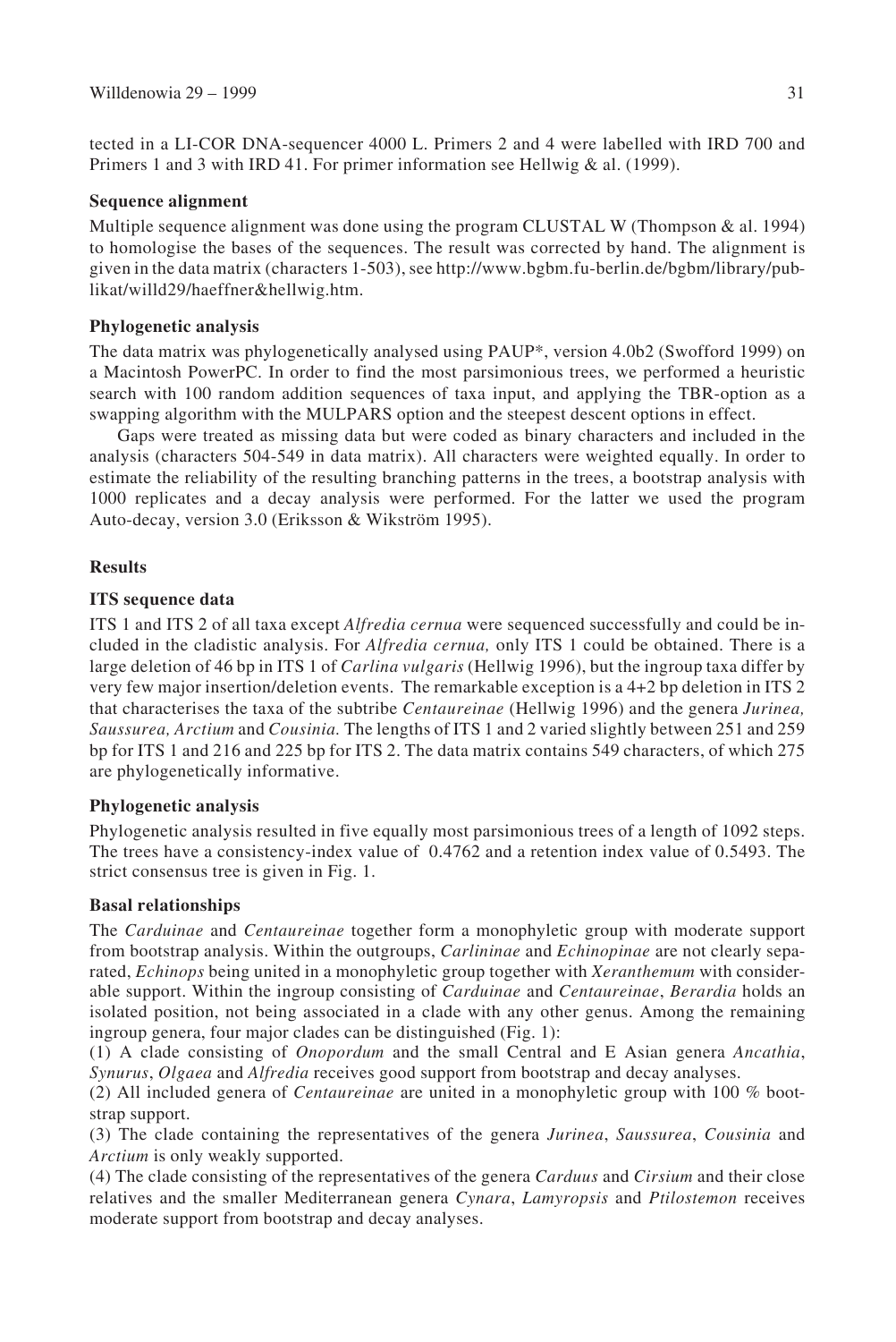

Fig. 1. Strict consensus tree of five most parsimonious trees based on the data matrix (see http://www.bgbm. fu-berlin.de/bgbm/library/publikat/willd29/haeffner&hellwig.htm. – Numbers above branches are bootstrap values, numbers in italics below branches are decay values.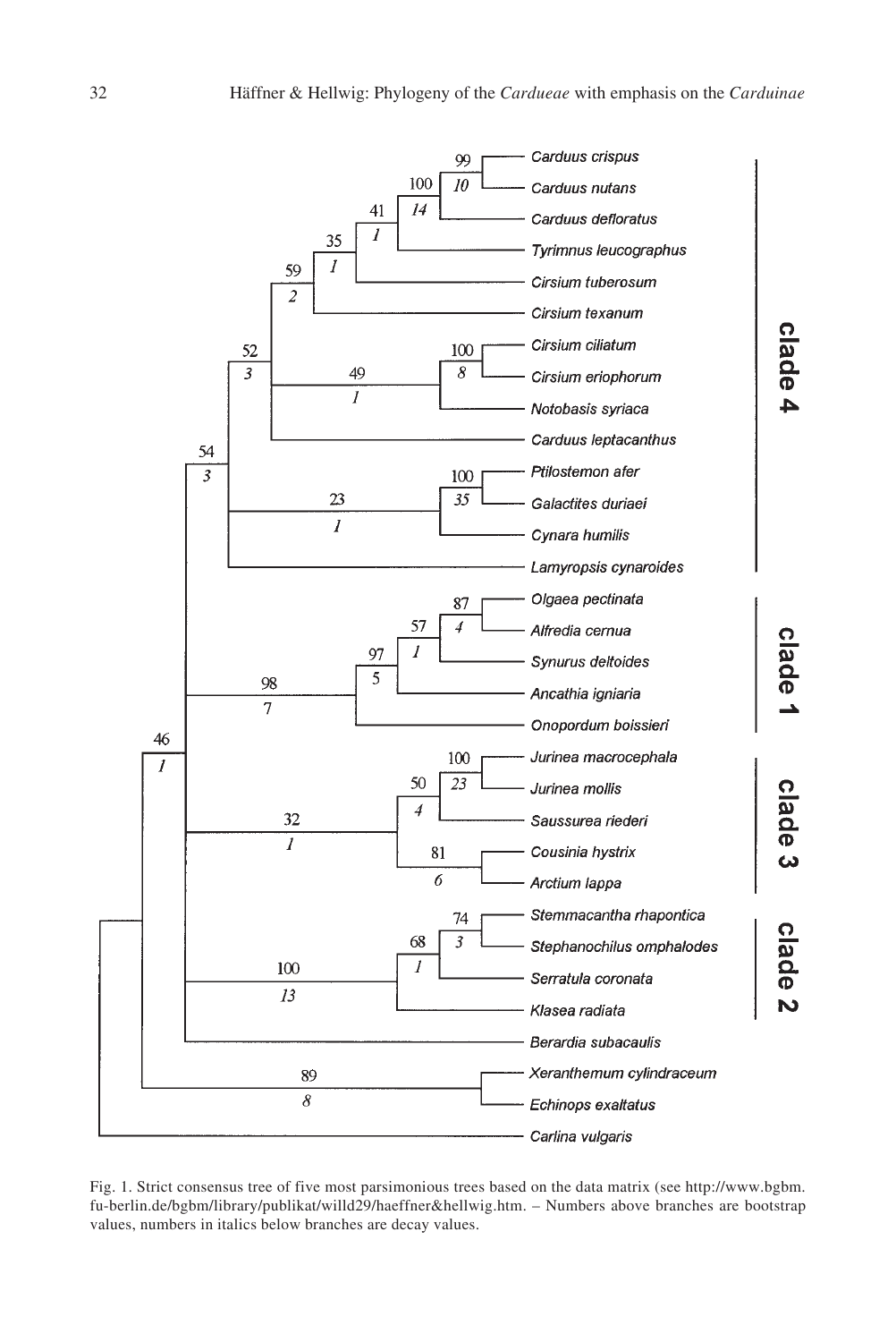The relationships between these basal clades are not resolved in the consensus tree, but nevertheless there are relationships in individual trees which to some degree receive support either from bootstrap and decay analyses, or bring up hypotheses which must be discussed in the light of additional information (see discussion). For example, in four of the five most parsimonious trees, *Berardia* is the sister group of all remaining ingroup generac. A clade uniting the *Centaureinae* (2) and the *Jurinea-Saussurea*-*Cousinia* clade (3) in a monophyletic group receives a bootstrap support value of 35 % and is present in four of the five most parsimonious solutions. The relationships between this group and the other two major clades (1 and 4) are unclear. Fig. 2 shows one of the four most parsimonious trees in which clades 2 and 3 are sister groups.

## **Interrelationships of genera within the groups**

(1) In the first of the basal clades, the relationships between genera are well resolved. *Onopordum* is located at the base and the small Central and E Asian genera are united in a further wellsupported monophyletic group.

(2) In the *Centaureinae* clade, *Klasea* and *Serratula* (*Serratula* s.l) represent the most basal taxa. (3) The representatives of the large genera *Cousinia*, *Saussurea* and *Jurinea* together with *Arctium* form a monophyletic group, which is the sister group of the *Centaureinae*. However, this sister-group relationship is only weakly supported by bootstrap analysis. The genus *Arctium* is most closely related to *Cousinia*, and *Saussurea* forms a monophyletic group together with *Jurinea* with moderate reliability.

(4) The fourth complex contains *Cynara, Ptilostemon* and *Galactites* united in one clade with low support. The data suggest a remarkably close relationship between *Ptilostemon* and *Galactites* within this first group. *Lamyropsis* occupies an isolated position. The included representatives of *Carduus* and *Cirsium* plus the small genera *Notobasis* and *Tyrimnus* form a monophyletic group.

#### **Generic delimitations within the** *Carduus***-***Cirsium* **complex**

According to the relationships within the clade containing *Carduus* and *Cirsium* plus the monotypic genera *Notobasis* and *Tyrimnus* the genera *Carduus* and *Cirsium* are not monophyletic groups. The tropical E African *Carduus leptacanthus* holds an isolated position within the clade. The rest of the included *Carduus* species, however, do form a monophyletic group with a bootstrap support of 100 %. The genus *Cirsium* is paraphyletic in more than one dimension when the *Tyrimnus*-*Carduus* clade and *Notobasis* are excluded. *Cirsium ciliatum* and *C*. *eriophorum* both belong *C.* sect. *Epitrachys,* which is a natural group according to the data of the present analysis. *Notobasis* is most closely related to this section. The American *Cirsium texanum* and the European *Cirsium tuberosum* form a paraphyletic grade at the base of the *Tyrimnus*-*Carduus* clade.

#### **Discussion**

#### **Basal relationships**

The monophyly of the *Carduinae*+*Centaureinae* is only moderately supported in the present study, but gets additional support from morphological and chemical points of view. The main morphological characters delimiting this group are achenes without twin-hairs, a pluriseriate pappus, an apical pericarpal rim clearly separated from the pappus tissue and long style branches (Dittrich 1977, Bremer 1994, Petit 1997). The monophyly is further confirmed by a chemical marker, Arctiine, which occurs with high consistency among the *Carduinae* and *Centaureinae*, but is not known from any other *Compositae* (Hänsel & al. 1964).

Within the ingroup, several groups of genera can be distinguished, among which the basal relationships are unclear. The poor resolution of the basal clades might be due to quick divergent evolution following the origin of the clade. Such a radiation may occur shortly after an evolutionary line has disclosed new opportunities to diversify. In cladograms, this condition is reflected in a preponderance of autapomorphies at the respective level compared to synapomorphies between groups (Eldredge & Cracraft 1980). Nevertheless, some hypotheses concerning basal relationships shall be discussed in the light of additional data.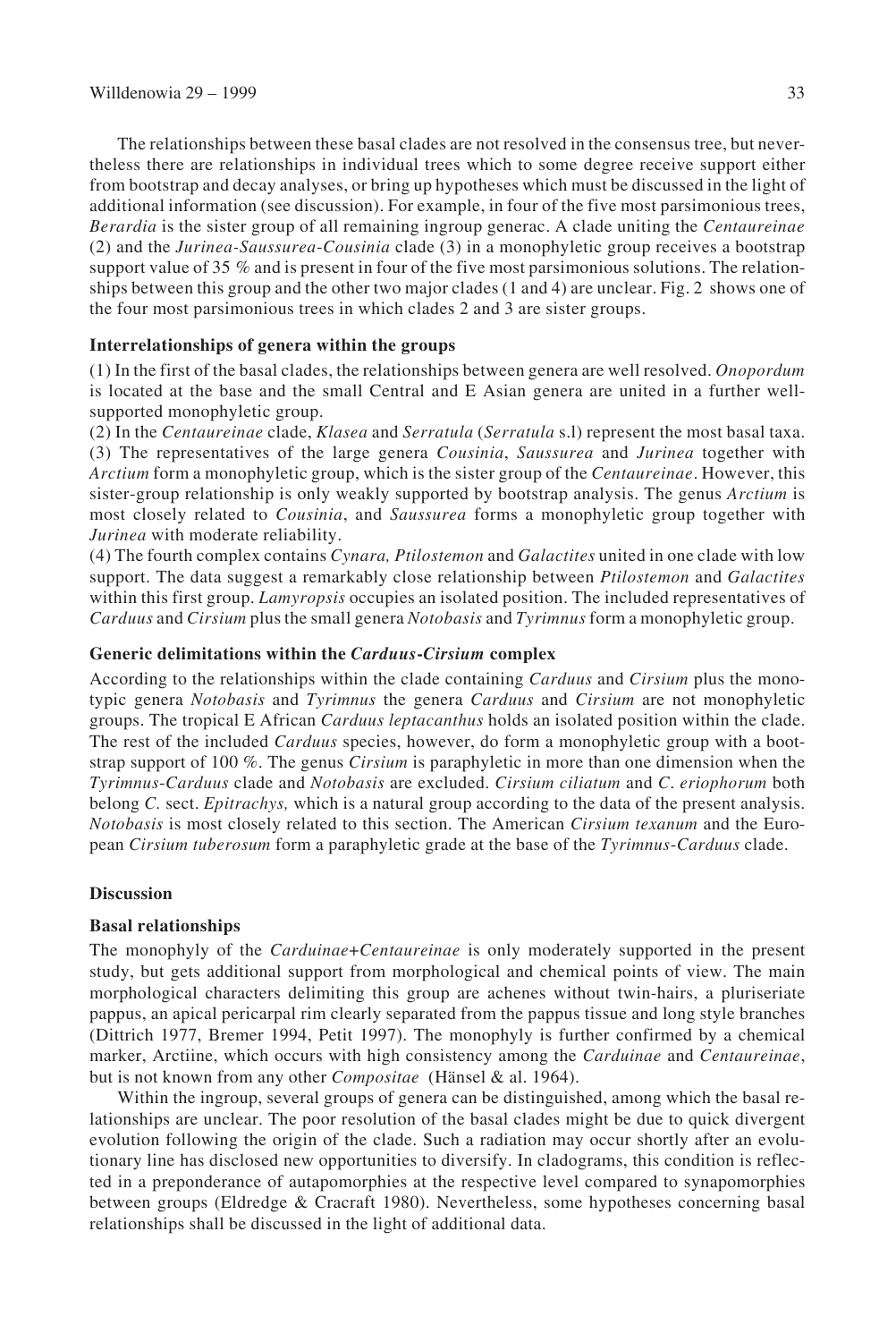

Fig. 2. One of the five most parsimonious trees based on the data matrix (see http://www.bgbm.fu-berlin.de/ bgbm/library/publicat/willd29/haeffner&hellwig.htm.). – Number above the branch is a bootstrap value, number in italics below the branch is a decay value.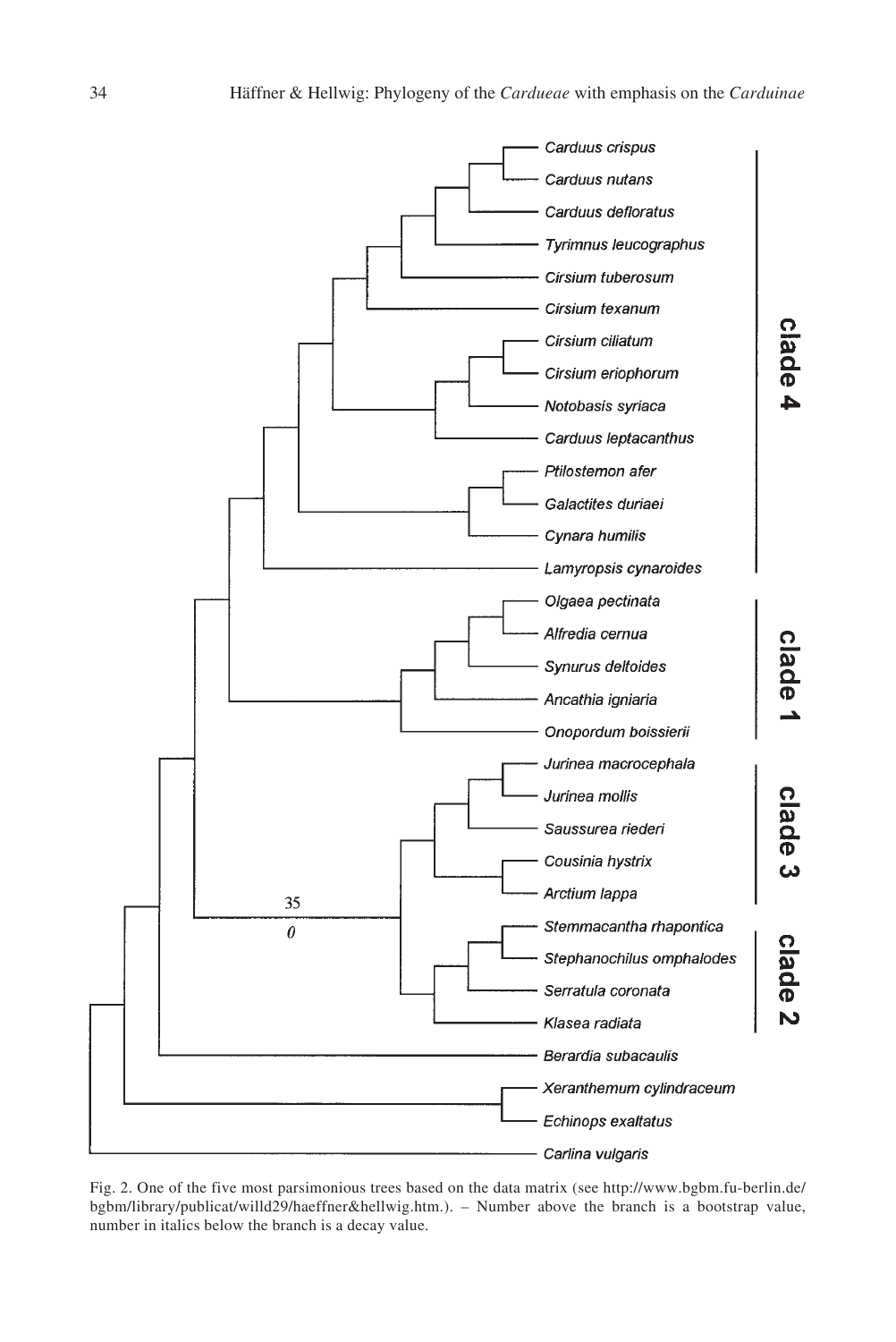There is some evidence that *Berardia*, a monotypic genus endemic to the SW Alps, has a position near the base of the ingroup. The position of *Berardia* has been discussed for a long time. In the past some authors included it in the *Mutisieae* (Bentham 1873, Hoffmann 1890-94). Even after its grouping in the *Cardueae* was recognised (e.g. Markgraf 1968, Dittrich 1977), its position within the tribe remained unclear (Bremer 1994). Morphological evidence is consistent with the results of the present study, in which *Berardia* constitutes the sister group of the remaining *Carduinae* and *Centaureinae* (see Fig. 2). The genus exhibits a morphological character profile, which is intermediate between the *Carlininae* on one hand and the *Carduinae*+*Centaureinae* on the other. With the *Carlininae, Berardia* shares short obtuse style branches and a pericarp which is directly continued into the pappus tissue (Bremer 1994, Petit 1997). A bi-layered endosperm present in *Berardia* (Häffner unpubl.) is otherwise only known from some *Carlininae* genera (Dittrich 1996). With the *Carduinae*+*Centaureinae, Berardia* is connected by a pluriseriate pappus consisting of free bristles (Bremer 1994, Petit 1997). *Berardia subacaulis* can be described as a relict, which is possibly the closest extant relative to the common ancestor of the *Carduinae+Centaureinae*.

#### **Interrelationships of genera**

#### 1) *Onopordum* clade

The large genus *Onopordum* and the smaller E and Central Asian genera *Ancathia, Synurus, Olgaea* and *Alfredia* are united in a stable monophyletic group. The position of *Onopordum* varied in previous cladistic studies (Bremer 1994, Petit 1997), probably mainly due to its basal position and because its closest relatives have never been included in the respective analyses. Fischer & Jensen (1990) conclude a basal position of *Onopordum* within the *Carduinae* on the basis of serological findings, which is confirmed by the present results.

The smaller genera in the clade are morphologically and geographically so isolated that in the past they have often been misplaced with respect to their relationships. *Ancathia*, a monotypic genus with a main distribution area in Kazahstan, the Siberian and Mongolian Altai and with an outpost in Azerbaijan and Dagestan, had been included in *Cirsium* (Sprengel 1826) due to its plumose pappus. *Alfredia* and *Olgaea,* two exclusively Central Asian genera, were included in *Carduus* quite recently (Kazmi 1963-64). The E Asian *Synurus deltoides* was originally described as *Onopordum* (Aiton 1789), but afterwards *Synurus* has long been regarded to belong to the *Centaureinae* (e.g. Bremer 1994). Chloroplast restriction site and ITS sequence data have revealed the close affinity with *Onopordum* and its position in the *Carduinae* (Hellwig 1996). Additionally, there are morphological characters which betray the phylogenetic affinity of the genera contained in the well-supported clade. They share a yellow, highly fragile pappus, the achenes of most genera have a rugose testa epidermis and an abaxial carpopodium consisting of sclerified epidermal cells (Häffner unpubl.).

Most genera within the clade have a strongly relictual character, which becomes obvious in relatively small and isolated distribution areas and low species numbers (Simpson 1944). Only *Onopordum* shows greater present diversification and a larger distribution area in Anatolia and the Mediterranean region.

## 2) The *Centaureinae* and their potential sister group

According to the topology of the tree in Fig. 2, the *Carduinae* are paraphyletic, since only a part of them constitutes the sister group of the *Centaureinae*. Although the sister group relationship between the *Centaureinae* and the complex of the genera *Cousinia, Arctium, Saussurea* and *Jurinea* does not appear in the consensus tree, it receives moderate support from bootstrap analysis (Fig. 2). Furthermore, a remarkable synapomorphy, a 4+2bp deletion in ITS 2 (Hellwig 1996), leaves little doubt about the monophyly of the group, especially as insertion/deletion events are rare in ITS compared to point mutations (Baldwin  $\&$  al. 1995). A possible morphological synapomorphy of the clade are extremely short outer pappus bristles, which are shared by all *Centaureinae* and the genera *Jurinea, Saussurea, Cousinia* and *Arctium* (Häffner unpubl.). The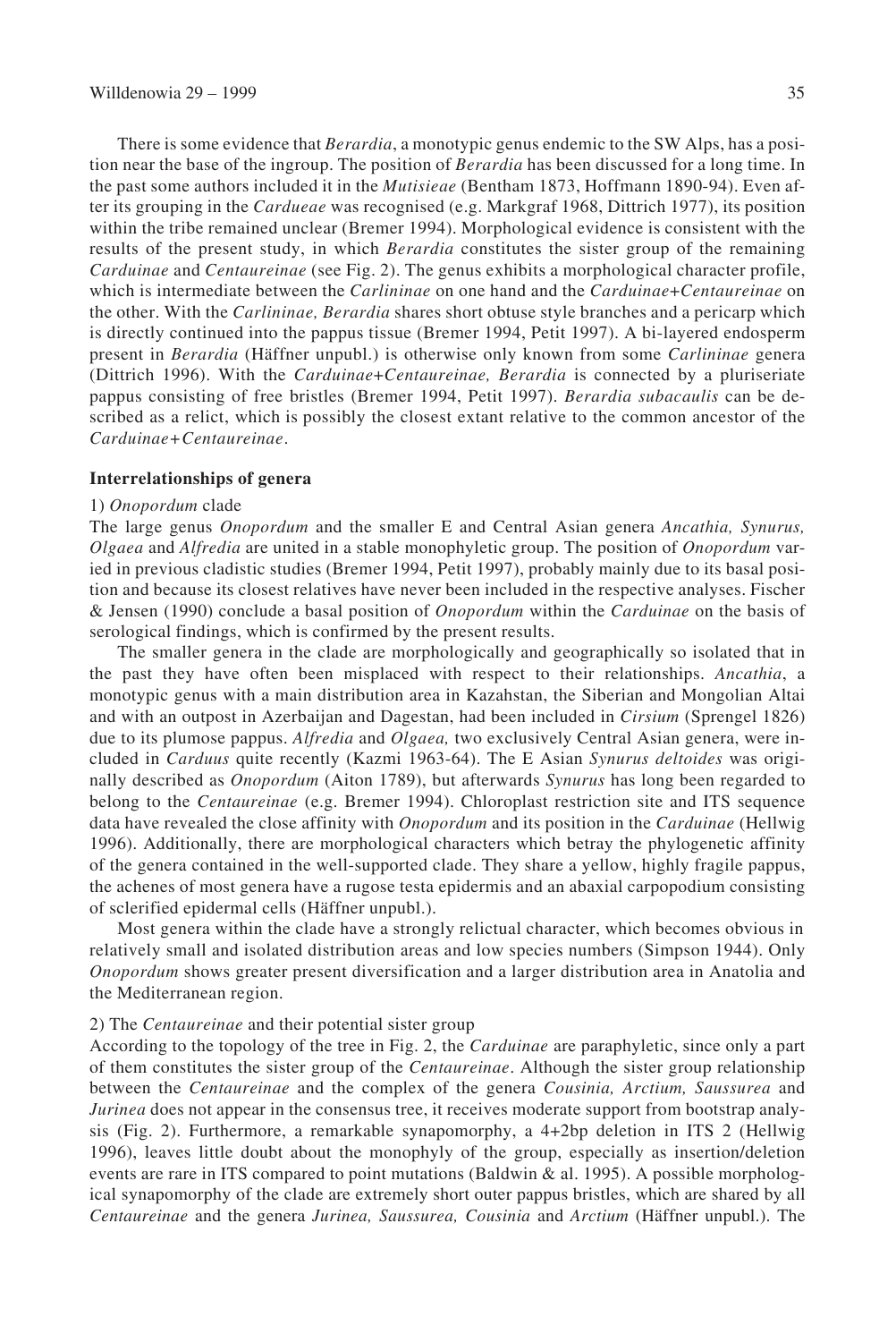clade is geographically coherent, as the complexes around the genera *Cousinia, Saussurea* and *Jurinea* as well as the basal *Centaureinae* genera *Serratula* and *Stemmacantha* have their centre of diversity in the Central Asian mountain areas of Tien Shan, Pamiroalai and W Himalayas (Meusel & Jäger 1992). Whereas the three large *Carduinae* genera are still centered in this area, the *Centaureinae* have diversified in many different regions, one of them being the Mediterranean basin. Since the relationships between the genera of the potential sister group of the *Centaureinae* are not well supported, it might still be possible that only a part of the *Jurinea*-*Saussurea*-*Cousinia* complex is the real sister group of the *Centaureinae*. For example, the genus *Jurinea* displays some morphological, serological and chemical similarities to the *Centaureinae* such as a lateral detachment area of the fruit, which is a traditional character used to delimit the *Centaureinae* (Bentham 1873), a legumine that corresponds well with that of the *Centaureinae* (Fischer & Jensen 1990), and the presence of certain acetylene glycosides, which are otherwise only found in *Serratula* (Wagner 1977). The phylogenetic proximity of *Arctium* and *Cousinia* within the clade is not surprising as the delimitation of the two genera is diffuse (e.g. Duistermaat 1996, 1997).

#### 3) *Carduus-Cirsium* clade

The clade formed by the larger genera *Carduus* and *Cirsium* and the smaller genera *Cynara, Ptilostemon, Lamyropsis, Galactites, Notobasis* and *Tyrimnus* is a geographically homogeneous entity. All genera have their centres of distribution in the Mediterranea area (Greuter 1973, Meusel & Jäger 1992, Wiklund 1992).

The fact that *Ptilostemon* and *Cynara* are united in one clade corresponds with morphological findings: both genera lack lacticifers, which are present in other *Carduinae* genera (Greuter 1973, Petit 1997). An unexpected result is the remarkably close relationship between *Ptilostemon* and *Galactites* as inferred from the ITS sequence data. *Galactites* shares a number of morphological similarities with *Carduus, Cirsium* and related genera, which assign it a firm position within this group in morphological analyses (Petit 1997, Häffner unpubl.). Two explanations for this phenomenon are possible: either one of the data sets shows a large amount of concerted homoplasy, or *Galactites* is a product of reticulate evolution. The latter possibility makes the small genus a rewarding object for further investigation. Maternally inherited chloroplast sequence data could cast some light on this question.

The position of *Lamyropsis* is isolated within the clade. This relatively small genus with an E Mediterranean centre of distribution has been regarded as the closest relative of the genus *Ptilostemon* (Dittrich 1971, Greuter 1973), with which it shares a great habitual similarity. The two genera, however, are never united in a monophyletic group and it is therefore possible that the similarities are symplesiomorphies rather than synapomorphies.

Greuter (1973) emphasizes the relictual nature of *Ptilostemon* and *Lamyropsis*. The present analysis supports the view that *Ptilostemon* and *Lamyropsis* like *Cynara* represent early evolutionary lines in the diverse and widespread clade, which contains some of the presently most successful thistle representatives in the genera *Carduus* and *Cirsium*.

#### **Generic delimitation within the** *Carduus***-***Cirsium* **complex**

Bremer (1994) emphasizes that the separation of *Carduus* and *Cirsium* is possibly not natural as it is based on a single character, scabrous and plumose pappus bristles respectively (e.g. Bentham 1873, Kazmi 1963-64, Talavera & Valdés 1976). This character must be treated with care in systematic studies (Dittrich 1977). According to the results of the present study, both genera are not natural monophyletic groups in their present circumscription: *Carduus* is polyphyletic, as the tropical African *Carduus leptacanthus,* a representative of *C.* subg. *Afrocarduus* (Kazmi 1963-64), is the sister group of all remaining taxa in 47 % of the bootstrap cycles (data not shown). The other included *Carduus* species, which are all members of *C.* subg. *Carduus* (Kazmi 1963-64), do form a monophyletic group. *C.* subg. *Afrocarduus* has been recognised as a separate entity on the basis of a brown pappus, only shortly pilose filaments and a clear geographical separation (Kazmi 1963-64). The species of this subgenus are distributed exclusively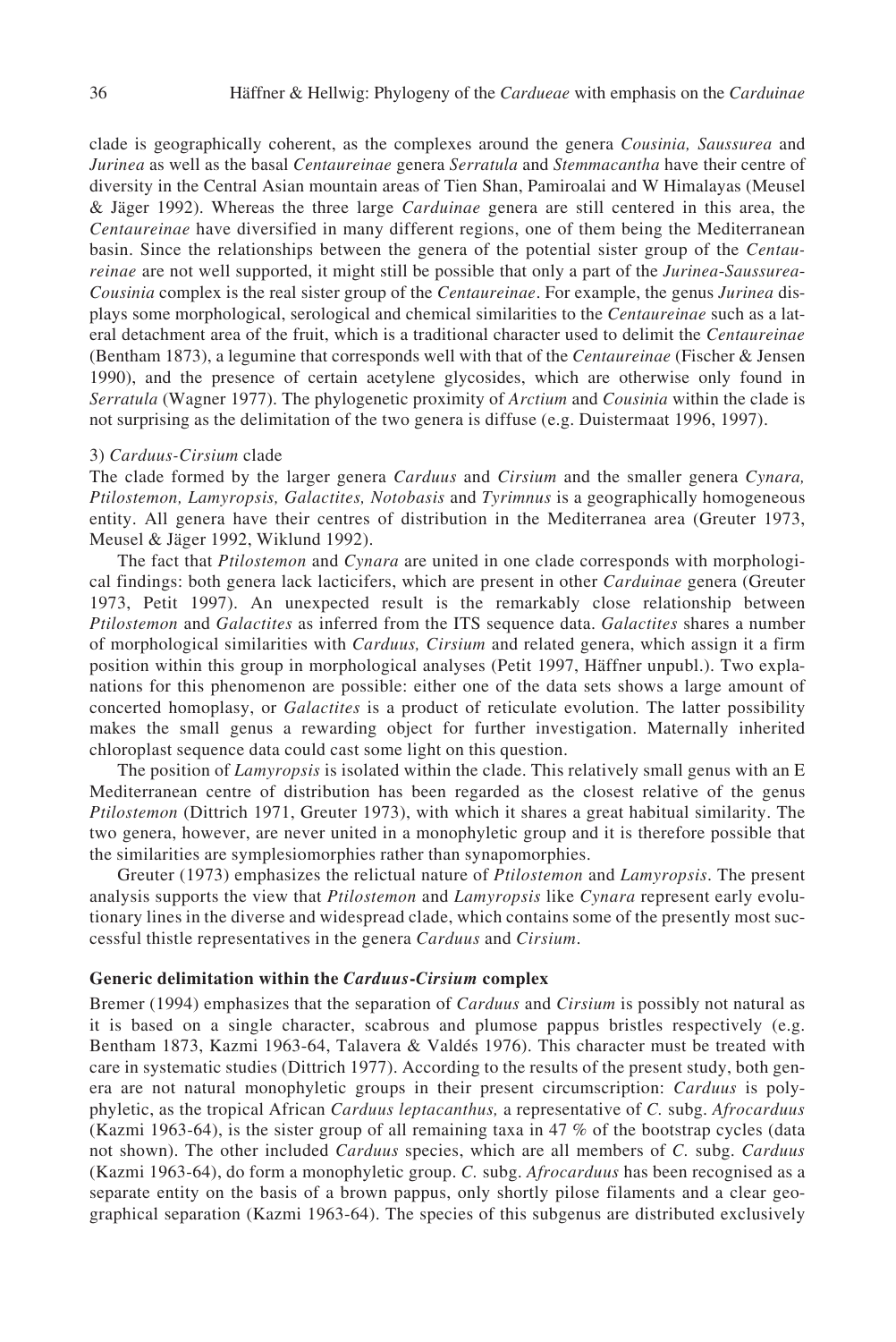in mountainous regions of tropical E Africa, where hardly any other representative of the tribe *Cardueae* occurs. Häffner (unpubl.) has found carpological features, which suggest an affinity of the African *Carduus* species to *Cirsium,* like a persistent pericarp and the shape of the cell walls in the outer epidermis of the corolla lobes. There are also cytological differences. The tropical African *Carduus* species have diploid chromosome numbers of 32 or 34 (Hedberg & Hedberg 1977), the latter number being also typical for all Old World species of *Cirsium* (e.g. Talavera 1974), whereas the representatives of *C.* subg. *Carduus* are characterised by aneuploid reduction series of chromosome numbers reaching from  $2n = 22$  to  $2n = 16$  (e.g. Devesa 1981).

The widespread genus *Cirsium* contains about 200-300 species (Bremer 1994), and compared with that diversity, only few representatives have been included in the present study. Nevertheless it becomes obvious that the genus is paraphyletic, having a common ancestor but not comprising some derived groups, which have arisen within *Cirsium*. A particularly well-defined subgroup is *C*. sect. *Epitrachys,* which is characterised by spinules on the upper leaf surface. The two included representatives, *Cirsium eriophorum* and *C. ciliatum,* form a monophyletic group with strong support. The sister group of the clade is the monotypic genus *Notobasis*. The annual, mainly E Mediterranean thistle *Notobasis syriaca* is morphologically and cytologically similar to *Cirsium* (e.g. Moore & Frankton 1962, Petit 1997), but differs in some respects, e.g. the rounded shape and the abaxial detachment area of the achenes (Cassini 1822). This somewhat isolated morphological situation is confirmed by the ITS sequence data: *Notobasis* is characterised by a large number of molecular autapomorphies compared to most other taxa. The same situation can be stated for *Tyrimnus,* which is also a monotypic genus containing one annual species, *T. leucographus*. Both taxa are examples for the fact that annuals often undergo faster evolutionary change than perennials, possibly mainly because of a lack of competition between generations, bottle-neck events and autogamy (Hellwig 1996). Other factors may play a role too. Stebbins (1952) discusses aridity as a stimulus for evolutionary progress in several respects. The fact that both thistles inhabit arid or semiarid areas agrees with that.

*Tyrimnus* is at the base of the monophyletic clade containing the species of *Carduus* subg. *Carduus* in the present study. Morphologically, it resembles *Carduus,* e.g., in its scabrous, not plumose pappus bristles, cytologically it is closer to *Cirsium,* having a diploid chromosome number of 34. These findings support the intermediate position occupied by *Tyrimnus* in the present study.

#### **Conclusions**

The *Carduinae* and *Centaureinae* together form a monophyletic group. *Berardia* is probably the closest extant relative of the common ancestor of the *Carduinae*+*Centaureinae,* a result that is confirmed by morphological findings.

A particularly well-supported clade is constituted by the large and widespread genus *Onopordum* and some smaller genera with a strongly relictual character, which suggests that the group is possibly amongst the oldest in the *Carduinae*.

The remaining clades of the ingroup have clearly separated centres of diversity in Central Asia and the Mediterranean region respectively.

The *Centaureinae* are most closely related to the Central Asian clade. It is concluded that the subtribe has its origin in Central Asia and has then spread to wide areas of the Eurasian continent following an extensive radiation. The sister group of the *Centaureinae* must be sought for among the complexes around the genera *Cousinia, Arctium, Saussurea* and *Jurinea*. The *Carduinae* are paraphyletic because only a part of them constitutes the sister group of the *Centaureinae*.

In the Mediterranean clade, the smaller genera *Cynara, Ptilostemon* and *Lamyropsis* occupy relatively basal positions and the diverse and widespread genera *Carduus, Cirsium* and some closely allied smaller genera together form a monophyletic group. The position of *Galactites* deserves further investigation.

The genus *Carduus* is monophyletic only when *C.* subg. *Afrocarduus* Kazmi is excluded. *Cirsium* is paraphyletic, because at least two derived groups, viz. the *Tyrimnus*-*Carduus* clade and *Notobasis,* have originated within this genus.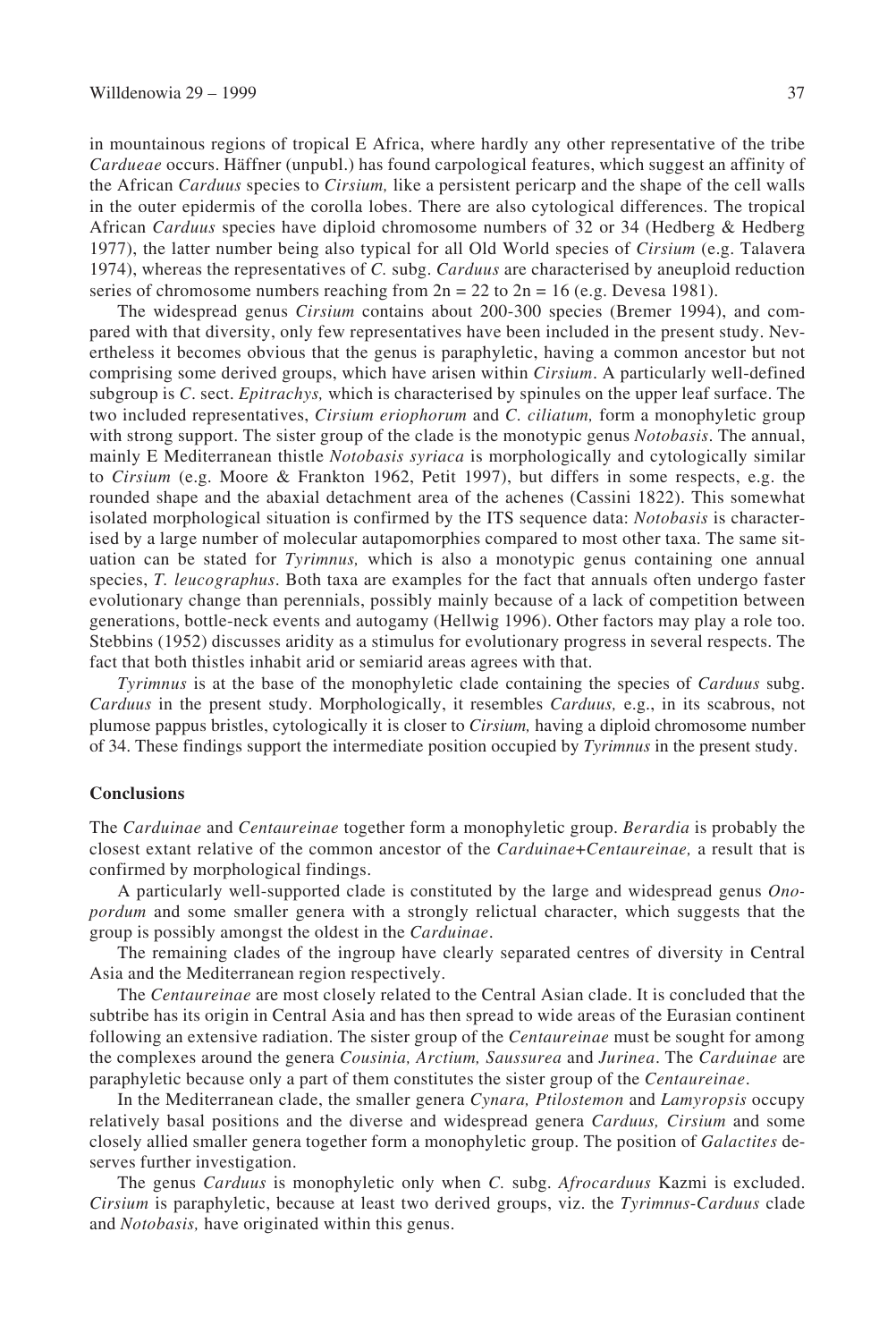# **Acknowledgements**

We would like to thank Bob Jansen, Austin, Texas, for providing us the DNA of *Echinops exaltatus,* and Christoph Oberprieler, Jena, for fruitful discussions during the preparation of this manuscript.

# **References**

- Aiton, W. 1789: Hortus kewensis **3.** London.
- Anonymus 1997: QIAGEN plasmid handbook. Hilden.
- Baker, H. G. 1974: The evolution of weeds. Ann. Rev. Ecol. Syst. **5:** 1-24.
- Baldwin, G. B., Sanderson, M. J., Porter, J. M., Wojciechkowski, M. F., Campbell, C. S. & Donoghue, M. J. 1995: The ITS region of nuclear ribosomal DNA: a valuable source of evidence in angiosperm phylogeny. – Ann. Missouri Bot. Gard. **82:** 247-277.
- Bentham, G. 1873: *Compositae.* Pp. 163-533 in: Bentham, G. & Hooker, J. D., Genera plantarum **2.** – London.
- Bremer, K. 1994: *Asteraceae*. Cladistics and classification. Portland.
- Briese, D. T., Sheppard, A. W., Zwölfer, H. & Boldt, P. E. 1994: Structure of the phytophagous insect fauna of *Onopordum* thistles in the northern Mediterranean basin. – Biol. J. Linn. Soc. **53:** 231-253.
- Cassini, H. 1819: Sixième memoire sur l'ordre des synantherées, contenant les caractères des tribus. – J. Phys. Chim. Hist. Nat. Arts **88:** 152-159.
- 1822: *Lamyra*. In: Levrault, F. G. (ed.): Dictionnaire des sciences naturelles **25:** 225.
- Devesa, J. A. 1981: Contribución al estudio cariológico del género *Carduus* en la Península Ibérica. – Lagascalia **10:** 65-80.
- Dittrich, M. 1970: Morphologische und anatomische Untersuchungen an Früchten der *Carduinae (Compositae)*. I. Morphologischer Teil. – Candollea **25:** 45-67.
- 1971: *Lamyropsis* (Charadze) Dittrich Zur Frucht- und Blütenmorphologie einer kritischen Gruppe aus der *Ptilostemon*-Verwandtschaft. – Candollea **26:** 97-102.
- 1977: *Cynareae –* systematic review. Pp. 999-1015 in: Heywood, V. H., Harbourne, J. B. & Turner, B. L. (ed.), The biology and chemistry of *Compositae*. – London.
- 1996: Die Bedeutung morphologischer und anatomischer Achänen-Merkmale für die Systematik der Tribus *Echinopeae* Cass. und *Carlineae* Cass. – Boissiera **51.**
- Duistermaat, H. 1996: Monograph of *Arctium* L. *(Asteraceae).* Generic delimitation (including *Cousinia* Cass. p.p., revision of the species, pollen morphology, and hybrids. – Gorteria, Suppl. **3.**
- 1997: *Arctium* getting entangled to *Cousinia*. Bocconea **5:** 1-5.
- Eldredge, E. & Cracraft, J. 1980: Phylogenetic patterns and the evolutionary process. New York.
- Eriksson, T. & Wikström, N. 1995: AutoDecay, version 3.0, free software. Stockholm.
- Fischer, H. & Jensen, U. 1990: Phytoserological investigation of the tribe *Cardueae* s. l. *(Compositae)*. – Pl. Syst. Evol., Suppl. **4:** 99-111.
- Greuter, W. 1973: Monographie der Gattung *Ptilostemon (Compositae)*. Boissiera **22.**
- Groves, R. H. & Kaye, P. E. 1989: Germination and phenology of seven introduced thistle species in Southern Australia. – Austral. J. Bot. **37:** 351-359.
- Hänsel, R., Schulz, H. & Leuckert, Ch. 1964: Das Lignanglykosid Arctiin als chemotaxonomisches Merkmal in der Familie der *Compositae*. – Z. Naturf. **19b:** 727-734.
- Hedberg, I. & Hedberg, O. 1977: Chromosome numbers of afroalpine and afromontane angiosperms. – Bot. Not. **130:** 1-24.
- Hellwig, F. H. 1996: Untersuchungen zur Phylogenie der *Cardueae*-*Centaureinae (Compositae)* unter Verwendung molekularer und morphologisch-anatomischer Merkmale. – Habilitationsschrift, Göttingen.
- & Nolte, M., Ochsmann, J. & Wissemann, V. 1999: Rapid isolation of total cell DNA from milligram plant tissue. – Haussknechtia **7:** 29-34.